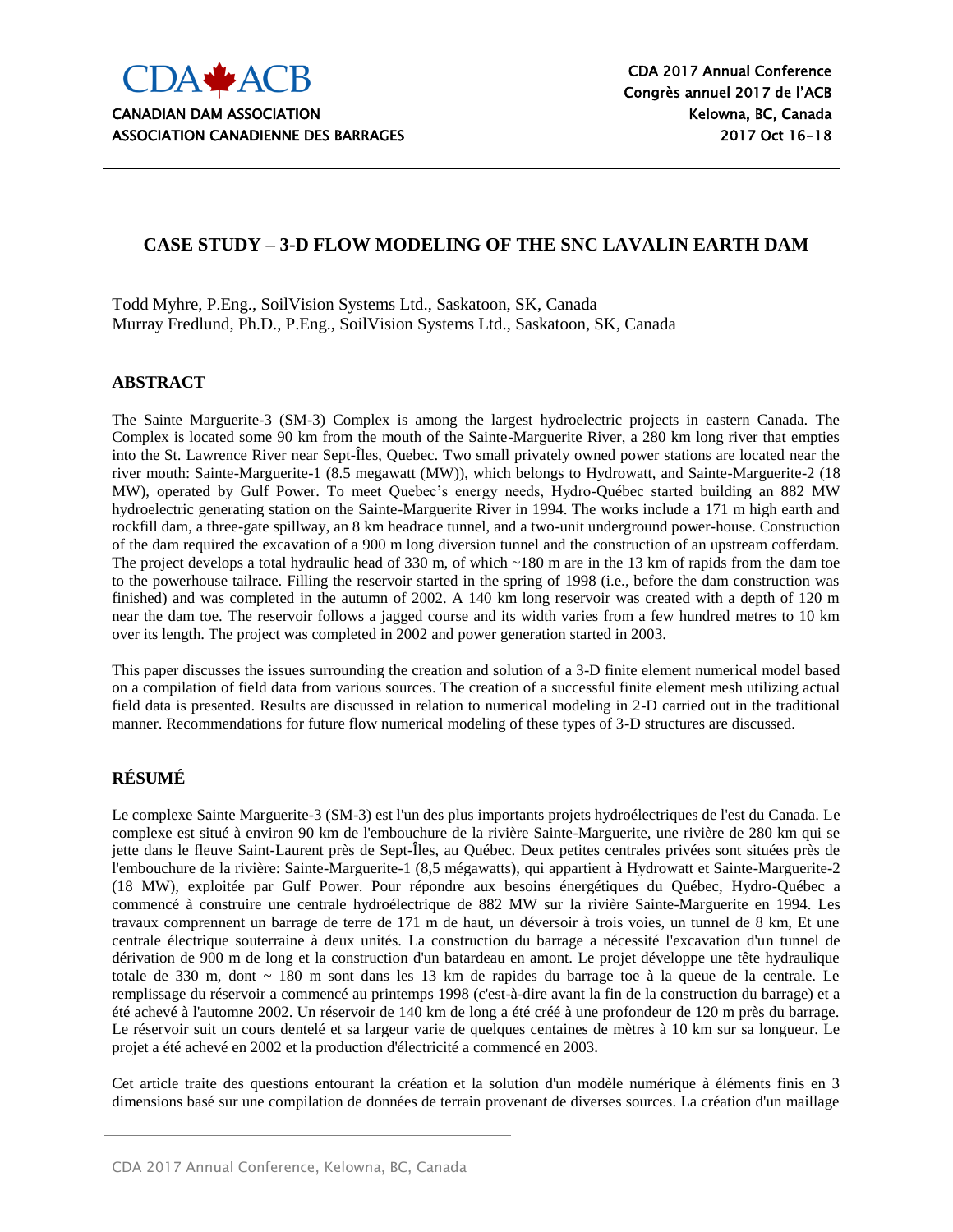d'éléments finis efficace utilisant des données de terrain réelles est présentée. Les résultats sont discutés en relation avec la modélisation numérique en 2-D réalisée de manière traditionnelle. Les recommandations pour la modélisation numérique des flux de ces types de structures 3D sont discutées.

# **1 INTRODUCTION**

Numerical analysis of earth dam structures has become common in the past few decades. Such numerical analysis is typically performed related to issues of i) seepage through the earth structure, ii) slope stability analysis, or iii) response to seismic events. The analysis may be in terms of finite element, finite difference or limit equilibrium analysis. The common industry practice has been to analyze a 2-D section at the midpoint of a dam in a valley. This practice has been found to ignore a number of numerical effects such as the following:

- What about lateral seepage around the abutments?
- What about accounting for 3-D slope stability of the earth dam?
- Has the 3-D stability of the abutments been properly analyzed?
- Are there 3-D seismic effects that need to be considered?

Therefore there has been a recent focus on the consideration of 3-D effects on the analysis of earth dam structures in numerical models. A common limitation of such analysis is that the constructed profile of a typical earth dam may be somewhat complex. It also becomes complex to ensure that the earth dam layers properly splice into the existing valley walls. These types of pinch-outs must be determined exactly in a 3-D numerical model or there are subsequent meshing errors.

3-D finite element numerical models make use of grids to define 3-D surfaces. The difficulties of this approach are as follows:

**Bent quad issue:** Any quadrilateral unit in a grid can be "bent" by definition. The four corner points may not define a perfectly flat plane. Therefore when designing where two grids pinch out there may be inherent ambiguity. This can lead to meshing issues.

**Near-vertical surfaces:** Grids do not handle the definition of near vertical surfaces well and this can cause issues for the definition of certain zones in a typical earth dam.

Experience from previous numerical models at SoilVision Systems Ltd. has determined that often the creation of proper 3-D geometry can be the bulk of the time in creating a 3-D numerical model. A more optimal approach is through the use of triangulated surfaces which are subsequently converted to 3-D volume meshes. This allows creation of a well-defined 3-D volume which can be subsequently utilized in either a flow, seismic, or slope stability numerical model. This paper demonstrates the use of the SVDESIGNER conceptual model builder tool to speed design of an earth dam in a valley numerical model. In this case the Sainte Marguerite dam is utilized as an example in which to test the creation of a volume mesh for subsequent use in a 3-D numerical modeling tool.

## **2 CASE STUDY – SNC LAVALIN EARTH DAM**

The Sainte Marguerite-3 (SM-3) Complex is among the largest hydroelectric projects in eastern Canada. The Complex is located some 90 km from the mouth of the Sainte-Marguerite River, a 280 km long river that empties into the St. Lawrence River near Sept-Îles, Quebec. Two small privately owned power stations are located near the river mouth: Sainte-Marguerite-1 (8.5 megawatt (MW)), which belongs to Hydrowatt, and Sainte-Marguerite-2 (18 MW), operated by Gulf Power. To meet Quebec's energy needs,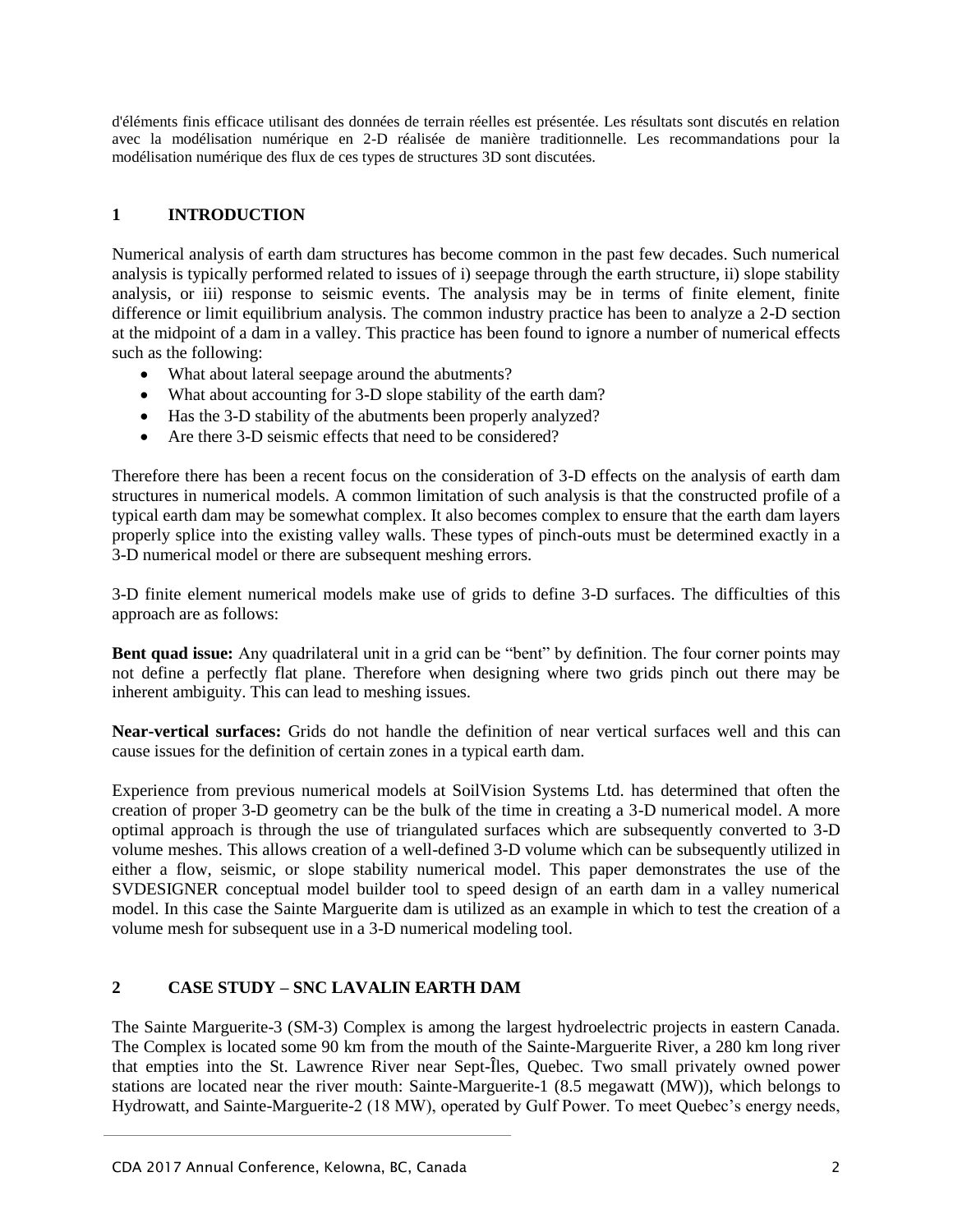Hydro-Québec started building an 882 MW hydroelectric generating station on the Sainte-Marguerite River in 1994. The works include a 171 m high earth and rockfill dam, a three-gate spillway, an 8 km headrace tunnel, and a two-unit underground power-house. Construction of the dam required the excavation of a 900 m long diversion tunnel and the construction of an upstream cofferdam. The project develops a total hydraulic head of 330 m, of which ~180 m are in the 13 km of rapids from the dam toe to the powerhouse tailrace. Filling the reservoir started in the spring of 1998 (i.e., before the dam construction was finished) and was completed in the autumn of 2002. A 140 km long reservoir was created with a depth of 120 m near the dam toe. The reservoir follows a jagged course and its width varies from a few hundred metres to 10 km over its length. The project was completed in 2002 and power generation started in 2003.

In this paper, a process is demonstrated to develop a high quality, three-dimensional tetrahedral mesh of the SM-3 Complex. Subsequent papers would examine the use of this model to model flow or stress/deformation situations.

#### **3 CONCEPTUAL MODEL BUILDING PROCESS**

Models are built using stacked layers. Each layer contains a single material type. Boundaries between layers are called surfaces. The surface is a well-formed unbroken triangular mesh (often called a TIN). Surfaces may touch but must not overlap each other. Layers can be sliced vertically into distinct sections by defining one or more 2-D polygons in plan view, which are then used to create vertical side walls that act as pinch-out boundaries.

Pinch-outs are the intersections between two or more layers that typically contain different materials. They can also be used to eliminate meshing problems by aligning tetrahedral elements. It will typically lead to a faster analysis by reducing the number of mesh nodes required in the final model. Region boundaries must align with these pinch-out boundaries.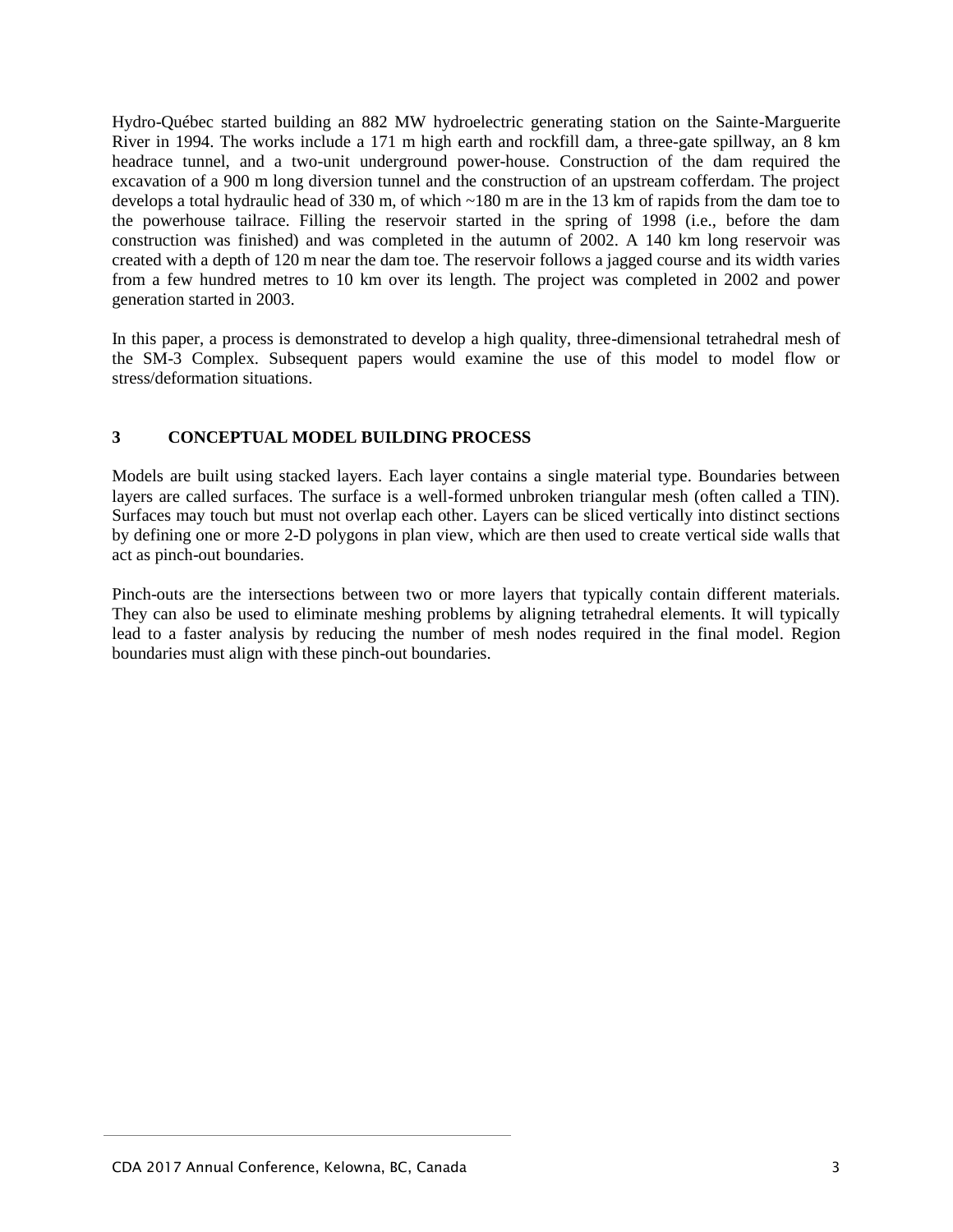

Figure 1. Illustration of layer/region concept in software

## **4 WHY USE A TRIANGULAR MESH (TIN)?**

A key improvement in this modeling process is the use of a TIN instead of a regular or irregular grid. By using a TIN, the accuracy of the surfaces being modeled is improved due to the removal of the requirement to align elevation values along grid lines. However, it is still important to balance the level of detail desired with the requirement to generate the tetrahedral mesh (discussed later), and eventually solve the model, in finite time.

## **5 MODEL CREATION STEPS**

Each layer is defined as a boundary is created as a TIN to create the model. Intersection calculations are used to calculate a TIN that precisely joins together the pieces that comprise it. The boundaries are then ordered by height, and bounding polygons are added to create the final layers. The resulting model is then meshed to create the final tetrahedral mesh.

## *5.1 Step 1: Import the Ground Surface*

The ground surface is imported as a set of contour polylines, stored in a DXF file. A TIN is then created from the contour lines, by group selecting the contour lines to merge together into a single surface mesh. A process known as Delunay Triangulation is used to join these contour lines together, with the contour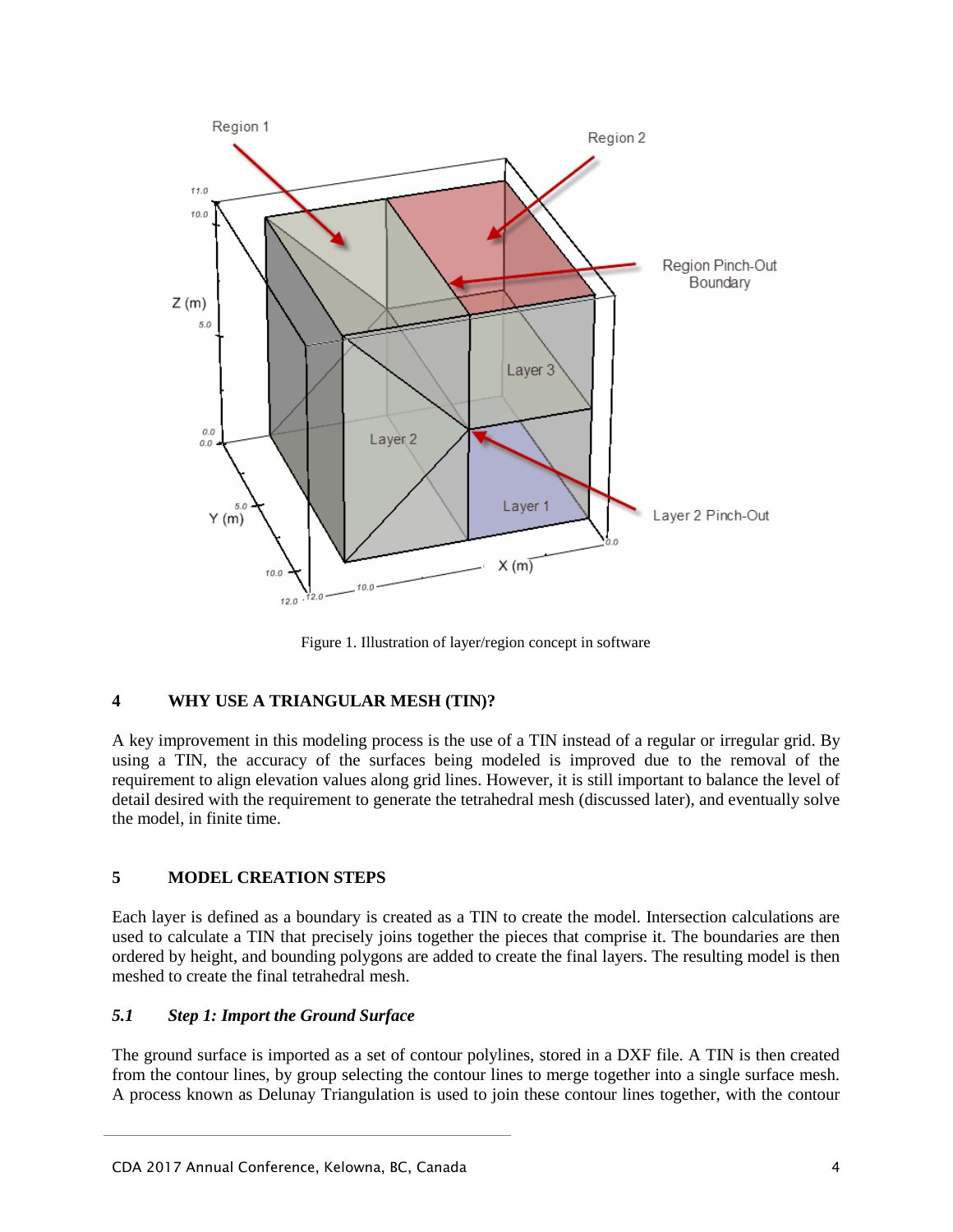line segments used as boundaries to ensure accuracy of the mesh. This extra step is a significant improvement over the data loss incurred by using Kriging and relying on point values to determine the overall shape of the surface.



Figure 2. Imported ground surface prior to the placement of the engineered dam structure

#### *5.2 Step 2: Create the Earth Dam Cross-Section*

The DXF file used in the previous step also contains an earth dam 2-D cross-section. This cross-section data is also imported into the new model. A cross-section template is then created from the imported polylines and a specified projection plane. The width of the dam is defined as a single line segment of constant elevation. This information is then used to generate the surface "fragments" that comprise the dam. Each fragment then defines the desired surfaces.



Figure 3. Cross-section of the designed earth dam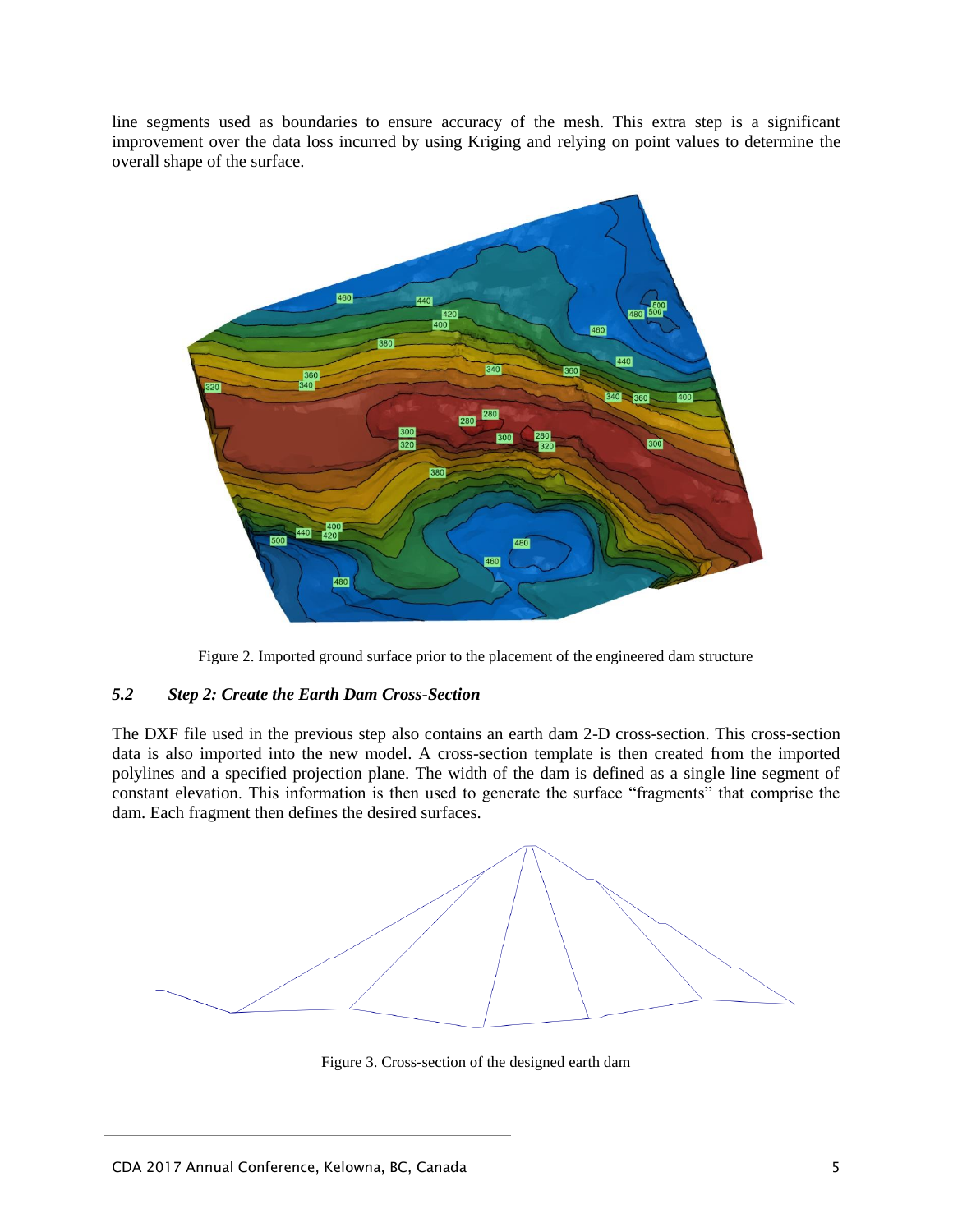#### *5.3 Step 3: Defining Intersections Between Surfaces*

Each surface is built by adding the area of one part of the earth dam on top of the area below it. This is accomplished by using the intersection tool, which creates a new TIN by merging together the information from the two original TINs. This almost always requires new triangles to be added to account for the intersection lines formed where the two surfaces intersect one another, and for elevation data to be calculated at these new intersection points.

The earth dam contains four surfaces; therefore, the above process will be repeated to create four TINs. These four TINs, plus the original ground surface and a flat bottom surface, are used as the basis of the earth dam layers.



Figure 4. Earth dam inner core extruded and intersected with the valley surface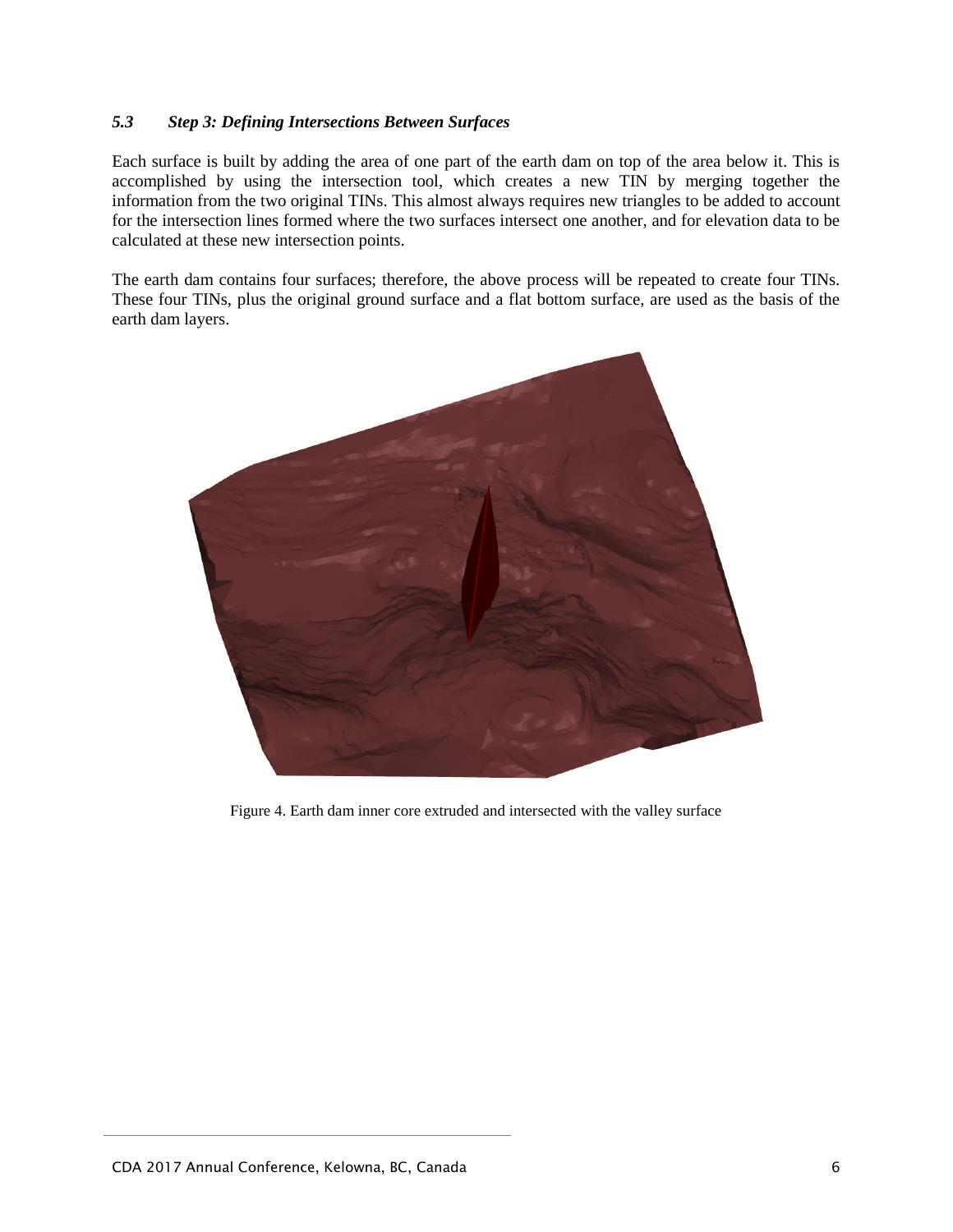

Figure 5. Earth dam outer core extruded and intersected with the valley surface



Figure 6. Exterior of the finalized earth dam in the valley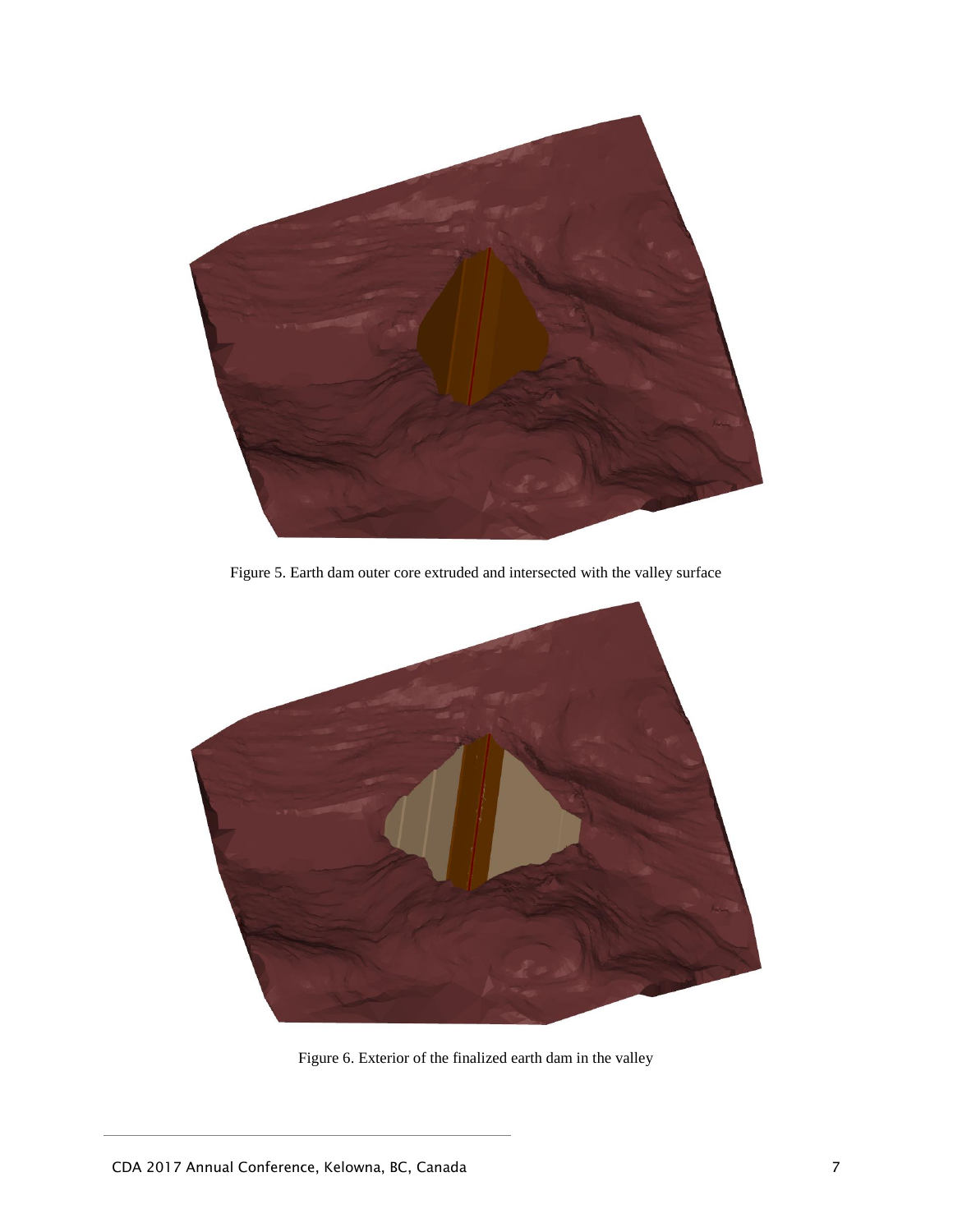#### *5.4 Step 4: Define Layer Bounding Regions*

Two bounding polygons are defined to ensure that a separate material can be applied to the earth dam separately from the surrounding ground. The outer polygon is created directly from the imported ground surface. The inner polygon is created directly from the earth dam surface, as stored before its use to create the surface intersections above. Once created, these polygons are converted to regions, which cut through every surface to form each layer.

## **6 FINAL CONCEPTUAL MODEL**

It is now possible to create the final conceptual model. The six surfaces are selected and placed in the correct order, and the two regions are selected, with the outer region listed first. The final result is then created and can be reviewed for accuracy.

It can be seen from the sliced view (Figure 9) that the zones of the earth dam are properly preserved in the numerical model. It can also be noted that the correct location of the pinch-out zones where the earth dam meets the valley walls have been mathematically determined exactly.

The conceptual model at this point then can be exported to either a finite element or a limit equilibrium 3- D software program for subsequent analysis. The geometry is well-defined and the manipulation of geometry has happened with a streamlined and efficient process.



Figure 7. Sliced view of final conceptual model